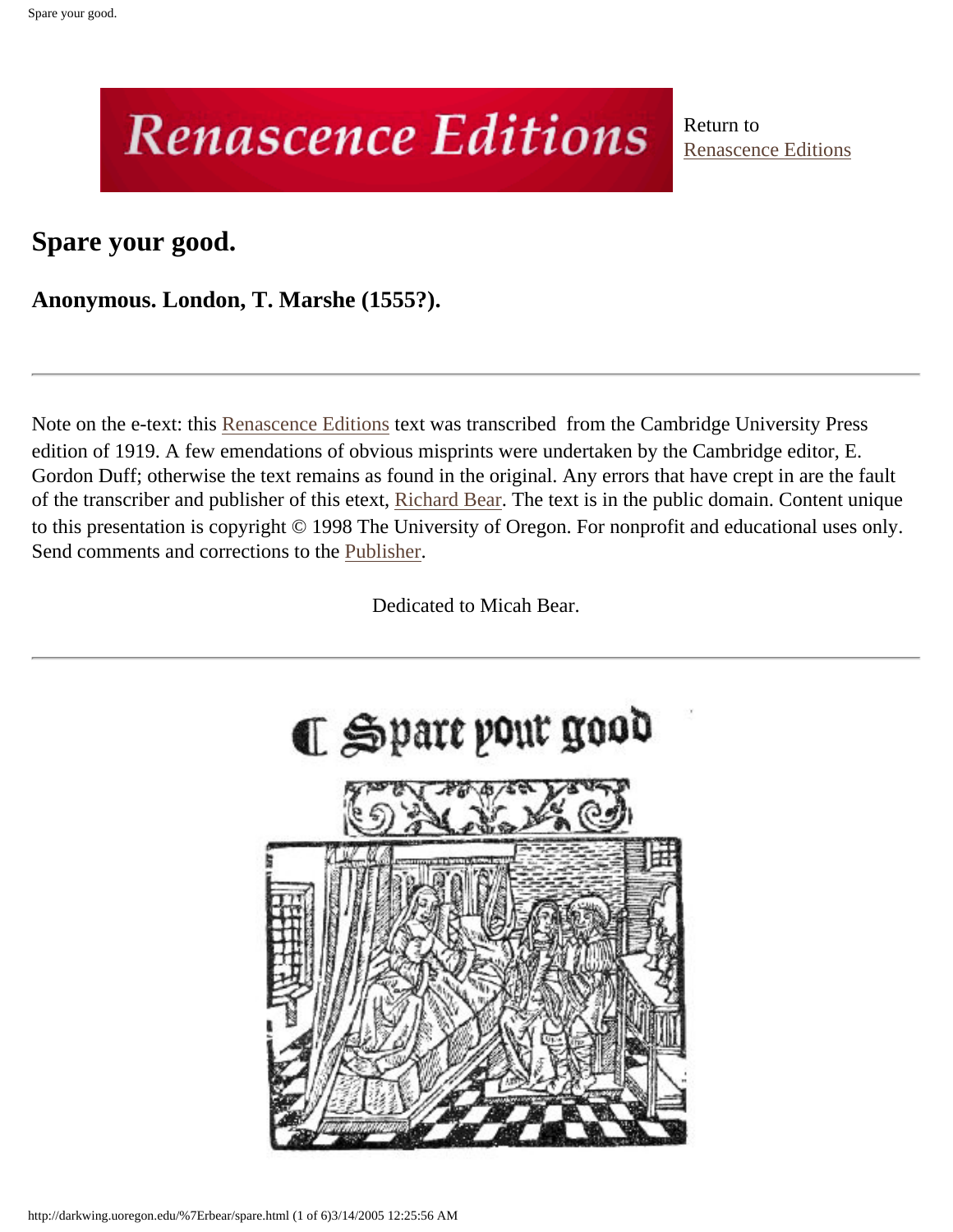## **Spare your good.**



Uen aboute the moneth of maye, I wene it was the thirde daye Of that same moneth as I gesse, And so it was so haue I blesse: For I knowe it well by a thinge Of the whiche I haue had knowledgynge,

As here after ye shall heare full well Of a knightes sone how it befell. A riche knight there was in Fraunce, I vnderstande, And was a man of great lande And hyght syr Thomas perlore: A son he had with his wyfe and no more, And she was called faire Ysaungrayne, And their son called Rafelyne: And of this childe ye shall heare And of his father and his mother dere. Of his father he was left and dere, So was he of his mother I you ensere. So it happened vpon a daye That this yunge man shoulde sporte and playe. His father bade hym go among wyse men That he might learne some good of them: But this yunge man him bethought That after his fathers counsell he wold do nought: But to yll company he him drewe And learned all vyce and lefte vertue, Tyll father and mother were deade; Than coulde he none other rede But burye them after the commune vse, Other sorowe woulde be none vse. But forth he wente to his company anone And saide, sirs let vs be mery euerychone. Syr, they saide, welcome be ye truely And we all praye you hartely To syt by vs and kepe company. So he did and thanked them hartely: They called anone for meate & drincke of the beste For to eate and drincke as them lest; And whan they had eaten and dronken theyr fyll Syr, they saide, knowe ye nothinge of oure wyll? No, by my faith, he saide incontinente, But by saint Thomas of kente I woulde haue at the hasarde a cast or two,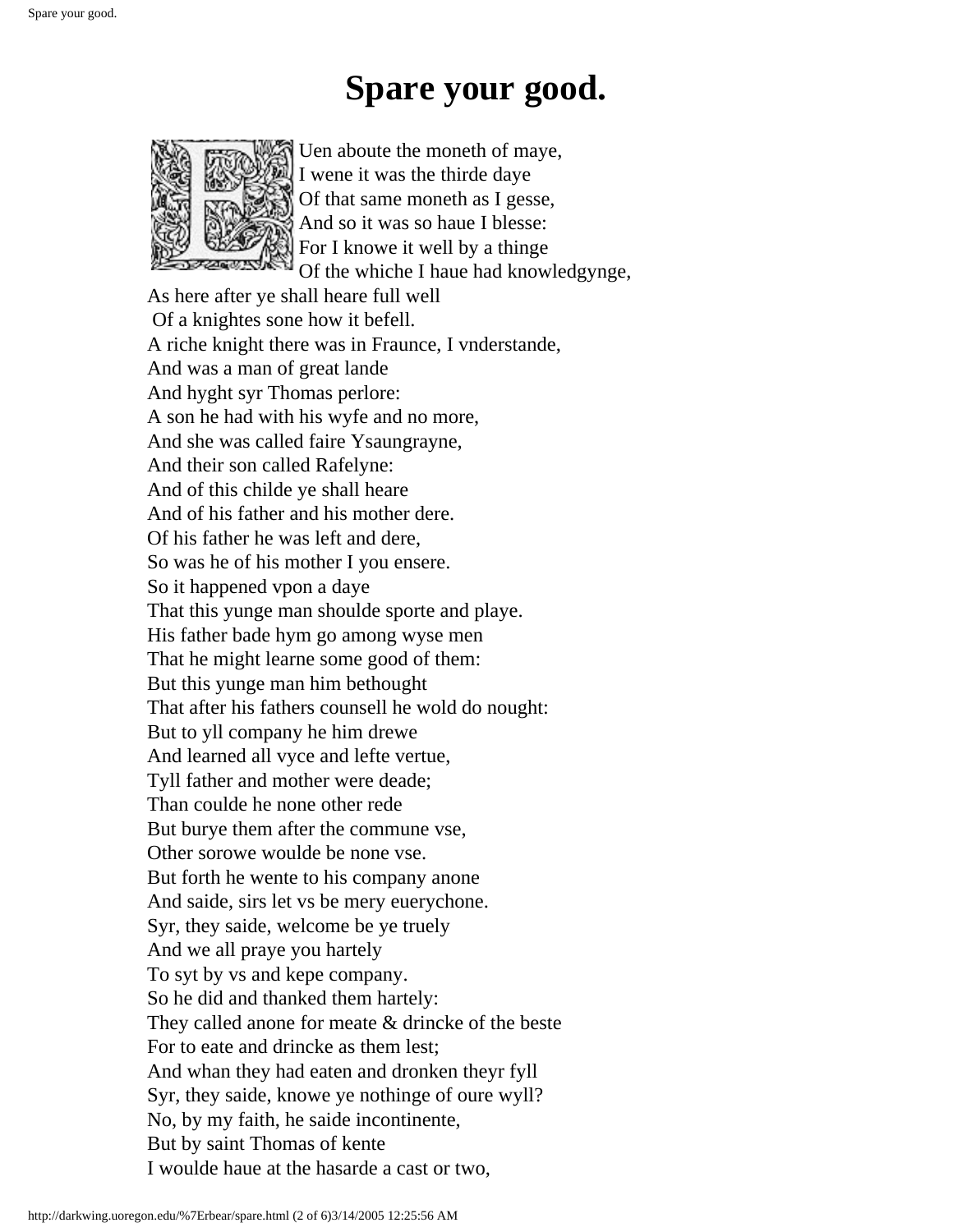For to learne to caste the dyce to and fro; And if here be any body that wyll for money playe I haue yet in my purse money and pledges gaye. Some be nobles, some be crownes of Fraunce: Haue at all who wyll of this daunce. One of them answered with that worde And caste a bale of dyce on the borde, And saide, maister Rafeleyne wyll ye haue a fytte? Haue at all yf ye wyll sytte. Maister Rafeleyne drewe to his pouche Tyll he had loste coyne fresshe and gaye. Tyll all was gone and played awaye. Home he goeth lyke as he were out of his minde And solde al his goodes before and behynde; And to harlotes he goeth and to baudes bolde, For he thought his money shoulde euer holde. To the tauerne and to the bordell he him drest, For al that his felowship did counsel him for the best. But at the laste whan all was gone Than he began to make his mone, Like as here after ye shal vnderstande: Therefore spare your good that ye haue in hande.

Thus endeth the prologue.



Las my good is spente: I haue no more, Therfore I am troubled sore, With great greuaunce in my herte rote To spende a pounde was but a small note, Lyke as I was vsed to do here and ther Therfore I must now mirth forbeare;

Whyche here before I did not vnderstande: Therfore spare your good that ye haue in hande.

What shall I now begin to do alace, Here before I might go in euery place Wyth the best where so euer they wente Vnto the wine, to the good ale, or to the bere al unshent. But for bycause gyue no more I maye Muste I be cast out of al game and play. In my greuaunce is no remedy, I vnderstand: Therfor spare your good that ye haue in hande.

What auayleth it me to crye or to complayne then Whan my frendes and also my kynnesmen Maie neither se me nor heare me?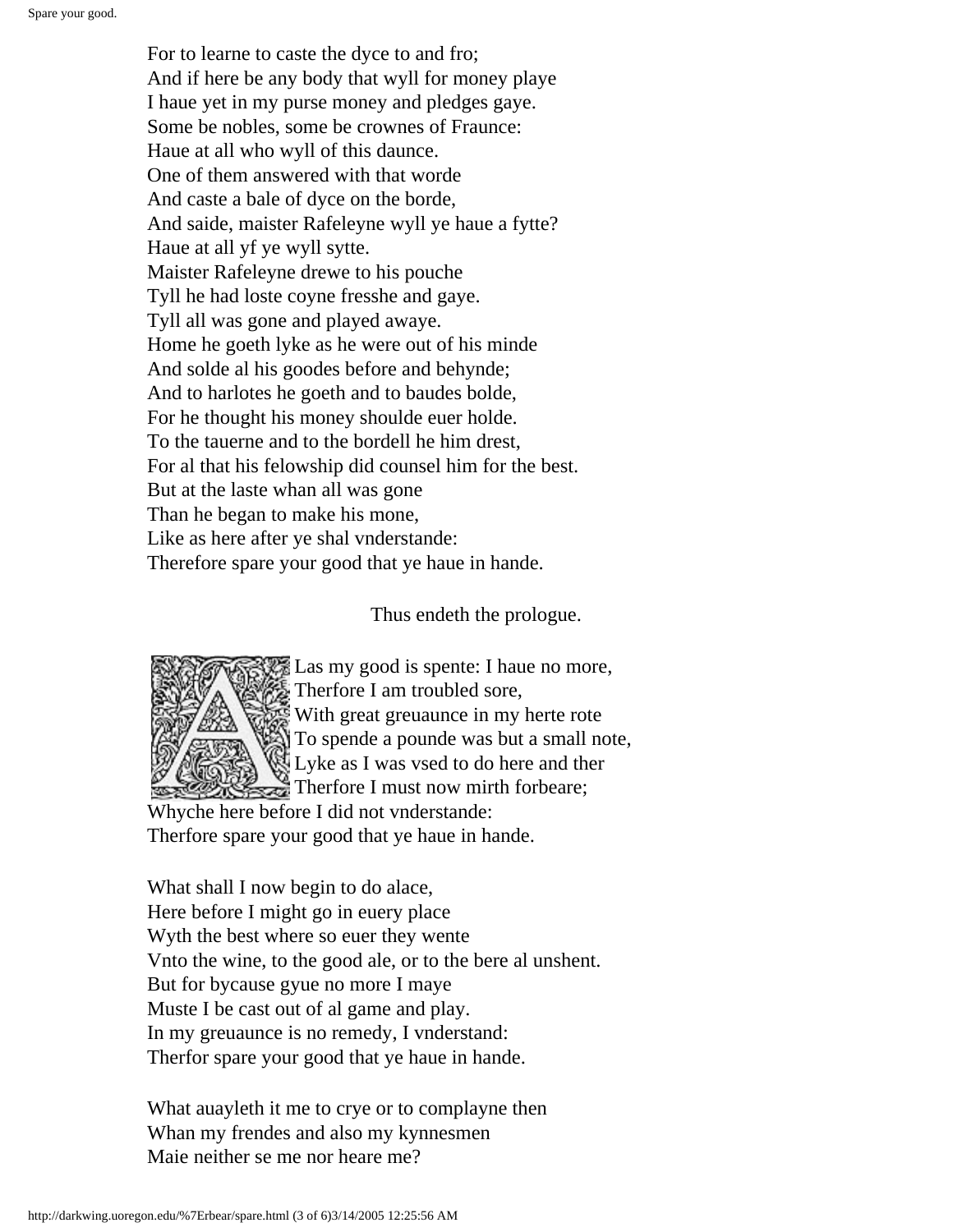Therfore thincke I of them but lytell comforted to be. Thus haue I spente al my good out right Wyth playenge, wyth drinkynge day and night; Which euery wise man will not do, I vnderstande: Therfore spare your good that ye haue in hand.

Neuer I coulde perceyue this great charge But my luste hath brought me in this rage; The whiche I begin now to vnderstand That money is lorde of all the lande; For bycause I haue not hadde this in remembraunce, Therfore pouertie and miserye is fall to my chaunce, And am taken of no value, I vnderstande: Therfor spare your good that ye haue in hande.

I see that they with fingers point after me The whyche here before were vsed to prayse me; And they let me passe by the dore Te whiche I haue kepte good felowshippe to fore; They mocke with me whiche I was wonte to truste; May not I haue great repentaunce of this luste? Ye, and must suffre this, I vnderstande: Therfor spare your good that ye haue in hande.

Whan I was yonge and had good at wyll And euery body eate and drancke with me their fyll, Than they did cal me in euery place; Now they thincke I am not worth a lace. Pouertye hath taken me with great sorow; I haue nothinge nor can nothinge borow; Thus haue I but yll fortune, I vnderstande; Therfore spare your good that ye haue in hand.

I haue thought in my minde, Coulde I any good get or find, I would not caste it away euery dele, Lyke as my fellowshippe did my counsel. Whan I was vsed to beare money be my syde I thought not that it shoulde thus from me slyde; Thus was I not wyse, I vnderstande: Therfore spare your good that you haue in hande.

Might I yet that daye liue That my frendes woulde me giue Some thinge where with all I might get richesse and honeste princypall,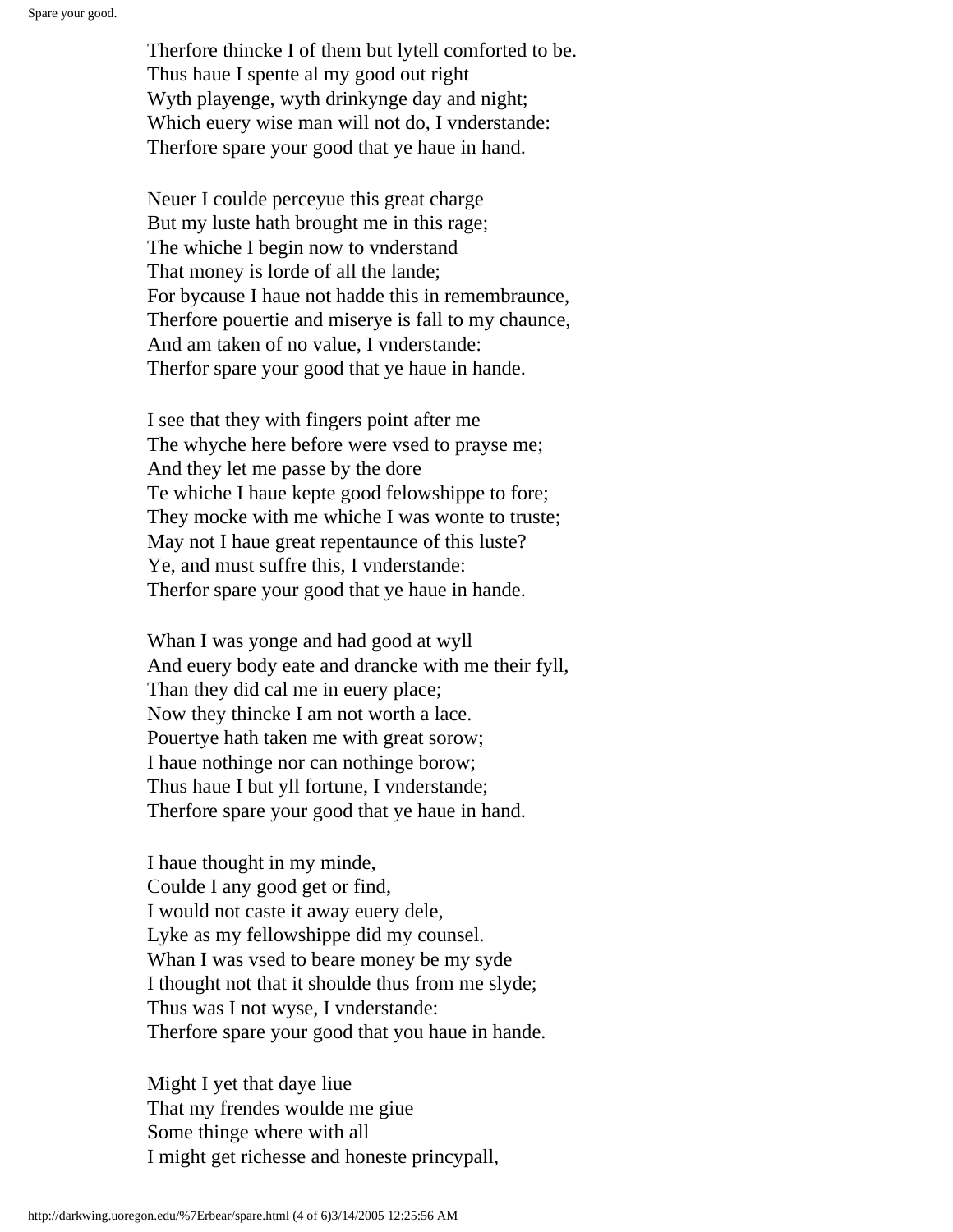I woulde thanke them nowe and than amonge; But certes my thinketh they tary to longe. Therfore I must suffer be it swete or soure, I understand: Therfore spare your good that ye haue in hand.

Whan any body hath any richesse Euery body him worshippeth both more and lesse, But and he haue nothinge in value He is nothinge sette by, perdue. And if he come hyther or els where Euerie body fleeth from him as he the deuyll were. Ful often chaungeth his courage, I vnderstande: Therfor spare your good that ye haue in hande.

He that hath nothinge is taken of no value, And wyll not do after good counsell, perdue; Lyke as of me ye maye example take, Howe of ryot and other games was vsed to make Who so euer in the worlde yf ryot me bethought I coulde it lyghtly helpe for to be wrought. Whiche is now bitter, it was than swete at that stand: Therfor spare your good that ye haue in hande.

Wherfore sholde not I take now sorowe againe? Ye, certes, there is none that wyl me any thing lene; Euen thus the whele of fortune renneth, And if good lucke or yll happe, It commeth to him that shall haue it at a clappe. Euery body maie se by me in this stande: Therfor spare your good that ye haue in hande.

A man maye well a good felow be In the wine, in good ale, in bere where so it be; And yf he thinke for the commune profyte also, Here or there where so euer he go, Thus may a man haunte mirth and game, If he do it not by measure he is to blame; For in euery thinge measure is good, I vnderstand: Therfor spare your good that ye haue in hand.

Farewell, I sette you al this testamente, Who wyll learne this shall be vnshente, And can kepe him amonge good company, Shall be fre of al sorowe and myserye. Who so euer taketh this testamente in remembraunce, Pouertye and myserye shall not fall to his chaunce.